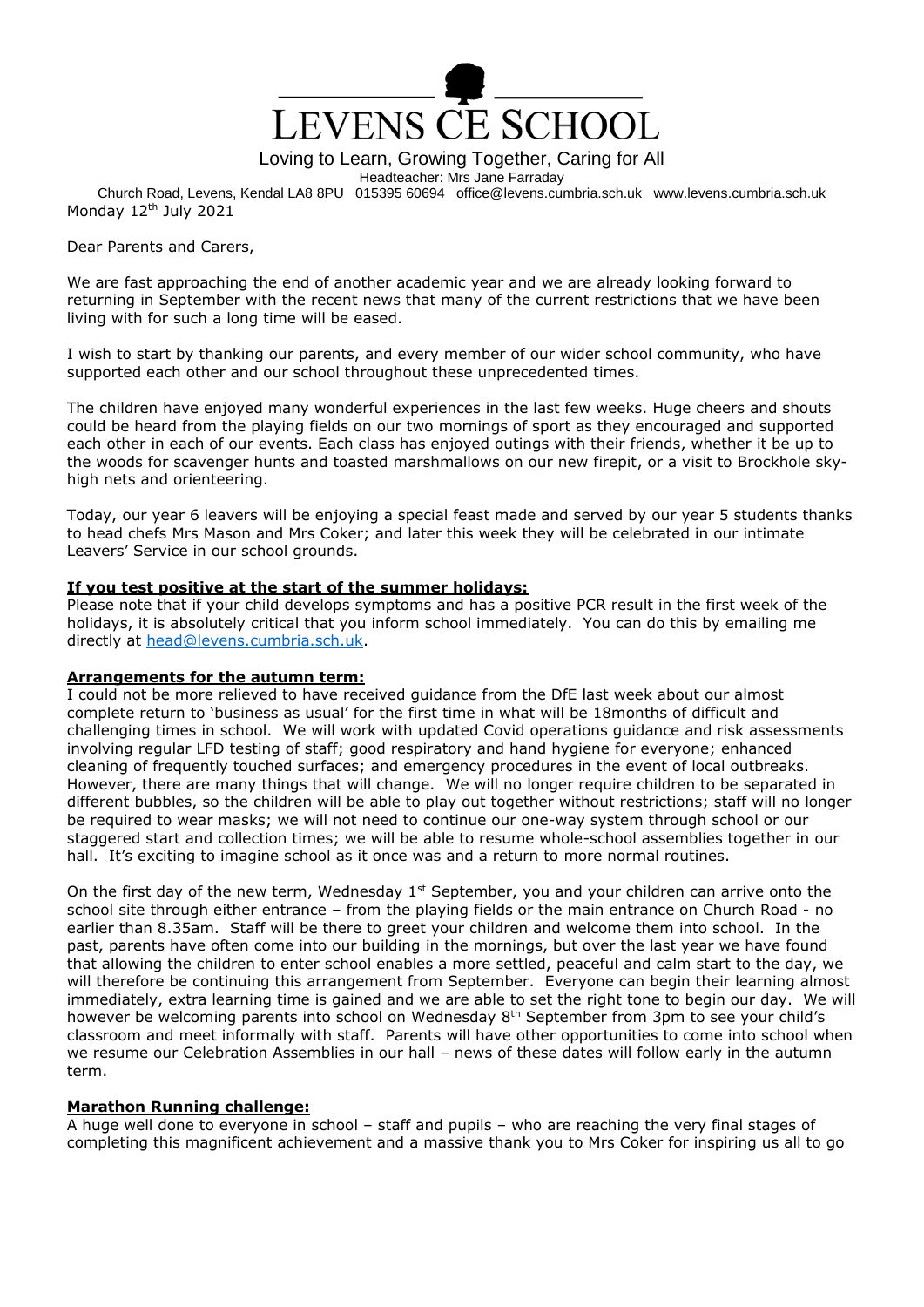for gold. Medals for those children who have completed all 26miles will be awarded in an assembly this week.

Thank you to everyone who has already brought in their sponsor money – we have had some amazing donations already!! Every little amount helps, so please do support us with some funds for more outdoor educational visits, however large or small, by gathering your sponsor money before the end of this term.

#### **Class Structure September 2021:**

Here is a reminder of our class structure for the new school year:

| class   | year groups            | <b>location</b>  | email address                | class teacher               |
|---------|------------------------|------------------|------------------------------|-----------------------------|
| name    |                        |                  |                              |                             |
| Class 1 | Reception &<br>Nursery | <b>Bowfell</b>   | Class1@levens.cumbria.sch.uk | Mrs Haslam                  |
| Class 2 | Years $1+2$            | Skiddaw          | Class2@levens.cumbria.sch.uk | Miss Robinson               |
| Class 3 | Years $3+4$            | <b>Helvellyn</b> | Class3@levens.cumbria.sch.uk | Mrs Wadey                   |
| Class 4 | Years $5+6$            | Scafell          | Class4@levens.cumbria.sch.uk | Mr Dean and Mrs<br>Farraday |

Last Wednesday, Miss Robinson enjoyed spending some time in Year 1 and Reception getting to know the children ahead of her start with us in September. Our Year 4 pupils also enjoyed time with Mr Dean.

## **New emails addresses and class pages:**

We will soon be making changes to our class pages on our website. These will be ready for the start of the autumn term and are a fantastic way for you to stay connected with school and your child's learning. Information about curriculum, newsletters, timetables, PE days etc can be found on these pages and these should be your first point of reference should you require any information related to your child's class.

Please note that we will also have new class email addresses (see above) which will replace the ones currently in use.

| Thursday 15 <sup>th</sup> July | Year 6 Leavers' Service in our school grounds - invited guests only               |  |  |  |
|--------------------------------|-----------------------------------------------------------------------------------|--|--|--|
| Friday 16 <sup>th</sup> July   | School closes for summer holidays between 1.45pm and 2.05pm                       |  |  |  |
|                                | depending on your family group.                                                   |  |  |  |
| Wednesday 1st                  | School reopens for autumn term for all pupils - Reception-Year 6. Doors open      |  |  |  |
| September                      | at 8.35am and lessons commence at 8.50am. Children arriving later than            |  |  |  |
|                                | 8.50am will need to be signed in at the main entrance and will receive a late     |  |  |  |
|                                | mark in the register.                                                             |  |  |  |
| Monday 6 <sup>th</sup>         | Nursery provision starts this week                                                |  |  |  |
| September                      |                                                                                   |  |  |  |
| Wednesday 8th                  | School Swimming commences for Classes 3 and 4                                     |  |  |  |
| September                      |                                                                                   |  |  |  |
| Wednesday 8 <sup>th</sup>      | Class drop-ins. An opportunity to come into school, meet your child's             |  |  |  |
| September                      | class teacher informally and visit their classroom, 3-3.45pm                      |  |  |  |
| Thursday 9 <sup>th</sup>       | School closed for staff training                                                  |  |  |  |
| September                      | <b>Westmorland County Show</b>                                                    |  |  |  |
| Monday 13th                    | Arts Week - all pupils working with local artist Sophie Martin on a collaborative |  |  |  |
| September                      | mural on the theme of 'Community'.                                                |  |  |  |
| Thursday 16th                  | Football Club with Rob from Westmorland FA recommences                            |  |  |  |
| September                      |                                                                                   |  |  |  |

#### **Diary Dates:**

# **End of Year Reports:**

On Friday, you should have received your child's end of year report from their class teacher. You will notice that we have added a 'parent comment' section to our reports this year. Please return one signed copy of your child's report no later than Wednesday 14th July to confirm you have received this document.